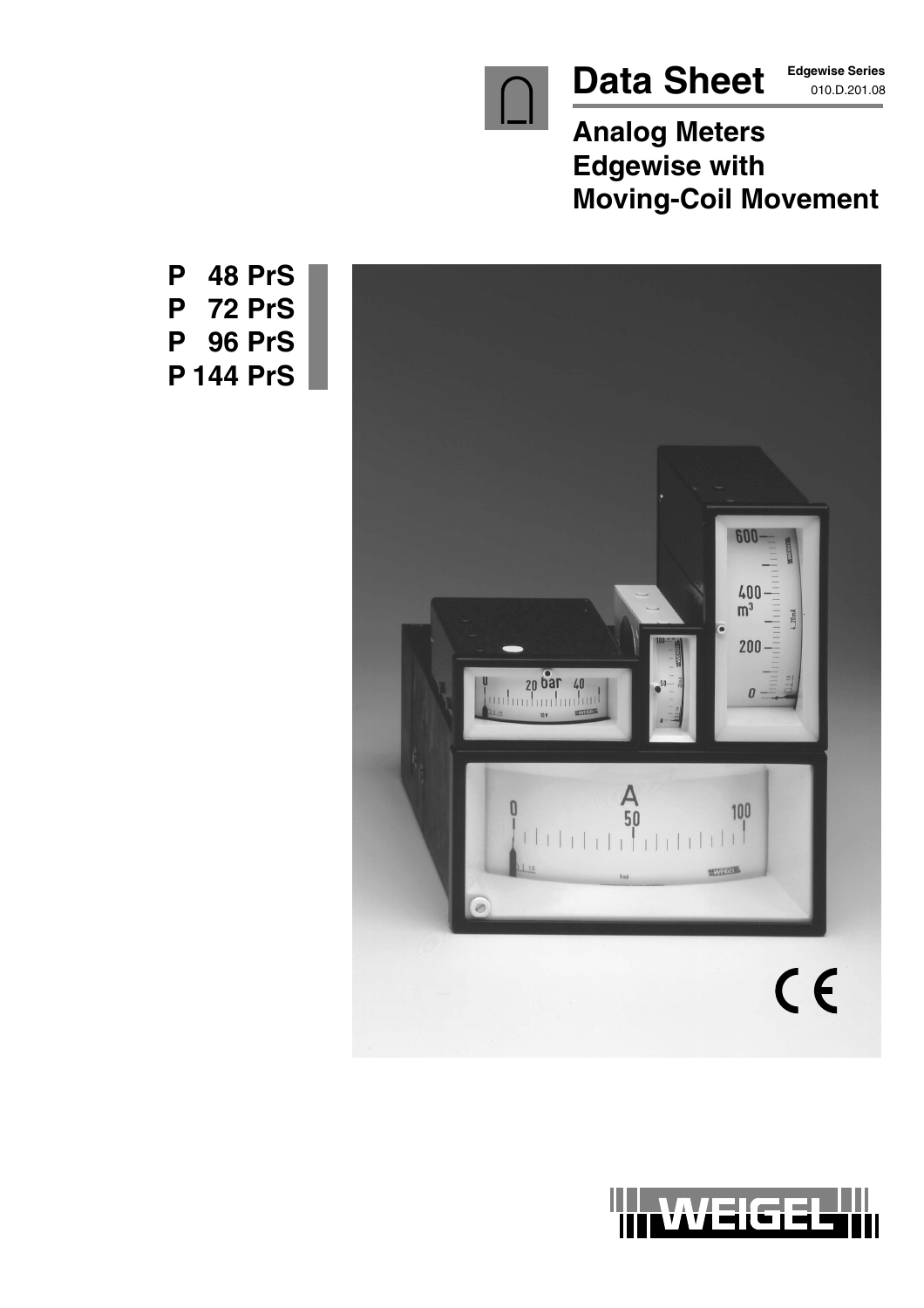## **Application**

The edgewise moving-coil panel meters **P 48/72/96/144 PrS** with a curved dial are used for measurement of DC currents and voltages. The edgewise case styles provide a high ratio of scale length to panel area. These instruments are suitable to be mounted in switchboards, control panels, machine tool consoles and mosaic panels.

#### **Movements**

Self–shielding moving-coil movements with core-type magnet (P 72/96/144 PrS) resp. swivel coil (P 48 PrS), pivot suspended. Spring loaded jewel bearings for vibration and shock resistance.

#### **Mechanical Data**

| case details       |                                                                                                                                                                                                                                                                                                                                                             |                                                              | edgewise case suitable to be mounted<br>in control / switchgear panels, machine tool<br>consoles or mosaic panels, stackable |                                                 |
|--------------------|-------------------------------------------------------------------------------------------------------------------------------------------------------------------------------------------------------------------------------------------------------------------------------------------------------------------------------------------------------------|--------------------------------------------------------------|------------------------------------------------------------------------------------------------------------------------------|-------------------------------------------------|
| material of case   |                                                                                                                                                                                                                                                                                                                                                             | pressed steel (P 72/96/144 PrS)<br>thermoplastics (P 48 PrS) |                                                                                                                              |                                                 |
| material of window | glass $\blacklozenge$                                                                                                                                                                                                                                                                                                                                       |                                                              |                                                                                                                              |                                                 |
| colour of bezel    |                                                                                                                                                                                                                                                                                                                                                             | black (similar to RAL 9005) ♦                                |                                                                                                                              |                                                 |
| position of use    | vertical $\pm 5^{\circ}$ $\bullet$                                                                                                                                                                                                                                                                                                                          |                                                              |                                                                                                                              |                                                 |
| panel fixing       | screw clamps                                                                                                                                                                                                                                                                                                                                                |                                                              |                                                                                                                              |                                                 |
| mounting           |                                                                                                                                                                                                                                                                                                                                                             |                                                              |                                                                                                                              | stackable next to each other (except P 144 PrS) |
| ammeters $>3$ A    | terminals<br>voltmeters and ammeters $\leq$ 3 A<br>connector blades 6.3 x 0.8 (P 48 PrS)<br>hexagon studs, M3 screws and wire clamps C6 (P 72/96 PrS)<br>hexagon studs, M5 screws and wire clamps C10 (P 144 PrS)<br>hexagon studs, M5 screws an wire clamps C10<br>voltmeters $\geq$ 300 V (P 72/96 PrS)<br>connector blades 6.3 x 0.8 for protective wire |                                                              |                                                                                                                              |                                                 |
| dimensions (in mm) | <b>P</b> 48 PrS                                                                                                                                                                                                                                                                                                                                             | <b>P 72 PrS</b>                                              | <b>P 96 PrS</b>                                                                                                              | <b>P 144 PrS</b>                                |
| bezel              | 48 x 24                                                                                                                                                                                                                                                                                                                                                     | 72 x 36                                                      | 96 x 48                                                                                                                      | 144 x 72                                        |
| case               | 43 x 17                                                                                                                                                                                                                                                                                                                                                     | 66 x 32                                                      | 91 x 43                                                                                                                      | 137 x 67                                        |
| depth              | 75                                                                                                                                                                                                                                                                                                                                                          | 94                                                           | 107                                                                                                                          | 174                                             |
| panel cutout       | $45^{+0.6}$<br>$x 22.2^{+0.3}$ $x 33^{+0.6}$                                                                                                                                                                                                                                                                                                                | $68^{+0.7}$                                                  | $92^{+0.8}$<br>$x$ 45+0.6                                                                                                    | $138+1.0$<br>$x 68+0.7$                         |
| panel thickness    | 125                                                                                                                                                                                                                                                                                                                                                         | 125                                                          | 112                                                                                                                          | 140                                             |
| weight approx.     | $0.08$ kg                                                                                                                                                                                                                                                                                                                                                   | 0.2 kg                                                       | $0.45$ kg                                                                                                                    | 1.0 kg                                          |

### **Electrical Data**

| measuring unit                                                                                            | DC voltages or DC currents                                                                                                                                                                                                               |
|-----------------------------------------------------------------------------------------------------------|------------------------------------------------------------------------------------------------------------------------------------------------------------------------------------------------------------------------------------------|
| overload capacity (acc. to DIN EN 60 051 - 1)<br>continuously<br>5 s max, voltmeters<br>5 s max. ammeters | 1.2 times rated voltage / current<br>2 times rated voltage<br>10 times rated current                                                                                                                                                     |
| measurement category CAT III                                                                              |                                                                                                                                                                                                                                          |
| operating voltage                                                                                         | refer to Measuring Ranges                                                                                                                                                                                                                |
| pollution level                                                                                           | 2                                                                                                                                                                                                                                        |
| enclosure code                                                                                            | IP 52 case front side (P 48/72/96 PrS) $\blacktriangleright$<br>IP 50 case front side (P 144 PrS)<br>IP 00 for terminals without protection against<br>accidental contact<br>IP 20 for terminals protected against<br>accidental contact |

### **Measuring Ranges**

#### **For mains use**

| <b>DC current</b>                                         |                              |                              | internal resistance / voltage drop approx. |                              |
|-----------------------------------------------------------|------------------------------|------------------------------|--------------------------------------------|------------------------------|
|                                                           | <b>P 48 PrS</b>              | <b>P 72 PrS</b>              | <b>P 96 PrS</b>                            | <b>P 144 PrS</b>             |
| 50 μA                                                     | 1000 $\Omega$ <sup>1</sup> ) | 6500 $\Omega$ <sup>1</sup> ) | 6500 $\Omega^1$ )                          |                              |
| $60 \mu A$                                                | 1040 $\Omega^1$ )            | 5500 $\Omega^1$ )            | 5500 $\Omega^1$ )                          |                              |
| 100 μA                                                    | 1000 $\Omega$ <sup>1</sup> ) | $4900 \Omega$ <sup>1</sup> ) | $4900 \Omega$ <sup>1</sup> )               | $2000 \Omega^1$              |
| 150 µA                                                    | $835 \Omega$ <sup>1</sup> )  | $3600 \ \Omega^1$ )          | $3600 \Omega$ <sup>1</sup> )               | $2000 \ \Omega^1$            |
| 250 µA                                                    | 500 $\Omega$ <sup>1</sup> )  | $2200 \Omega^1$              | 2200 Ω <sup>1</sup> )                      | $1080 \Omega$ <sup>1</sup>   |
| 400 µA                                                    | $310 \,\Omega^{1}$           | 1300 $\Omega$ <sup>1</sup> ) | 1300 $\Omega$ <sup>1</sup> )               | $497\ \Omega^{1}$            |
| 600 uA                                                    | $210 \Omega$ <sup>1</sup> )  | $250 \Omega$ <sup>1</sup> )  | 250 $\Omega^1$ )                           | $163\,\Omega^{1}$            |
| 1 mA                                                      | 32 mV                        | 48 Q <sup>1</sup> )          | 48 Q <sup>1</sup> )                        | $69 \Omega$ <sup>1</sup> )   |
| 1.5 mA                                                    | 46 mV                        | 60 mV                        | 60 mV                                      | $26.5\ \Omega^{1}\$          |
| 2.5 mA                                                    | 46 mV                        | 60 mV                        | 60 mV                                      | $10.8 \Omega$ <sup>1</sup> ) |
| 4 mA                                                      | 46 mV                        | 60 mV                        | 60 mV                                      | 7.1 $\Omega^2$               |
| 5 mA                                                      | 46 mV                        | 60 mV                        | 60 mV                                      | 5.8 $\Omega^2$               |
| 6 mA                                                      | 46 mV                        | 60 mV                        | 60 mV                                      | 2.4 $\Omega^2$ )             |
| 10 mA                                                     | 46 mV                        | 60 mV                        | 60 mV                                      | 1.6 $\Omega^2$               |
| 15 mA                                                     | 46 mV                        | 60 mV                        | 60 mV                                      | $4 \Omega^{2}$               |
| 20 mA                                                     | 46 mV                        | 60 mV                        | 60 mV                                      | $3 \Omega^2$                 |
| 25 mA                                                     | 46 mV                        | 60 mV                        | 60 mV                                      | 2.4 Q <sup>2</sup> )         |
| 40 mA<br>60 mA                                            | 46 mV<br>46 mV               | 60 mV<br>60 mV               | 60 mV<br>60 mV                             | 60 mV<br>60 mV               |
| 100 mA                                                    | 46 mV                        | 60 mV                        | 60 mV                                      | 60 mV                        |
| 150 mA                                                    | 46 mV                        | 60 mV                        | 60 mV                                      | 60 mV                        |
| 250 mA                                                    | 46 mV                        | 60 mV                        | 60 mV                                      | 60 mV                        |
| 400 mA                                                    | 46 mV                        | 60 mV                        | 60 mV                                      | 60 mV                        |
| 600 mA                                                    | 46 mV                        | 60 mV                        | 60 mV                                      | 60 mV                        |
| 1 A                                                       | 46 mV                        | 60 mV                        | 60 mV                                      | 60 mV                        |
| 1.5A                                                      |                              | 60 mV                        | 60 mV                                      | 60 mV                        |
| 2.5A                                                      |                              | 60 mV                        | 60 mV                                      | 60 mV                        |
| 4 A                                                       |                              | 60 mV                        | 60 mV                                      | 60 mV                        |
| 6 A                                                       |                              | 60 mV                        | 60 mV                                      | 60 mV                        |
| 10 A                                                      |                              | 60 mV                        | 60 mV                                      | 60 mV                        |
| 15 A                                                      | $\overline{\phantom{0}}$     | 60 mV                        | 60 mV                                      | 60 mV                        |
| 25 A                                                      |                              | 60 mV                        | 60 mV                                      | 60 mV                        |
| 40 A                                                      |                              |                              | 60 mV                                      | 60 mV                        |
| 60 A                                                      |                              |                              |                                            | 60 mV                        |
| operating                                                 | <b>P 48 PrS</b>              | <b>P 72 PrS</b>              | <b>P 96 PrS</b>                            | <b>P 144 PrS</b>             |
| voltage                                                   | 300 V                        | 300 V                        | 300 V                                      | 150 V                        |
| for use with external shunt                               |                              |                              |                                            |                              |
| 60 mV<br>150 mV                                           |                              |                              |                                            |                              |
|                                                           |                              |                              | P 48/72/96 PrS                             | P 144 PrS                    |
| sensitivity                                               |                              |                              | 1000 $\Omega$ /V <sup>1</sup> )            |                              |
| current consumption                                       |                              |                              |                                            | 6 mA                         |
| total lead resistance                                     |                              |                              | $0.050 \Omega \rightarrow$                 | $0.06\ \Omega$               |
| for connecting leads 1 m, $2 \times 0.75$ mm <sup>2</sup> |                              |                              |                                            |                              |
|                                                           |                              |                              | P 48/72/96 PrS                             | <b>P 144 PrS</b>             |
| DC voltage >5V                                            |                              |                              |                                            |                              |

| 6 V, 10 V, 15 V, 25 V, 40 V, 60 V, 100 V, 150 V |                     |                     |
|-------------------------------------------------|---------------------|---------------------|
| operating voltage                               | 300 V               | 150 V               |
| 250 V                                           |                     |                     |
| operating voltage                               | 300 V               |                     |
| 400 V, 500 V, 600 V                             |                     |                     |
| operating voltage                               | 600 V               |                     |
|                                                 |                     |                     |
| sensitivitv ♦                                   | 1000 $\Omega/V^1$ ) | 1000 $\Omega/V^1$ ) |

<sup>1</sup>) The resistance values are limited to a tolerance of  $\pm 20\%$ 

<sup>2</sup>) The resistance values are limited to a tolerance of  $\pm 30\%$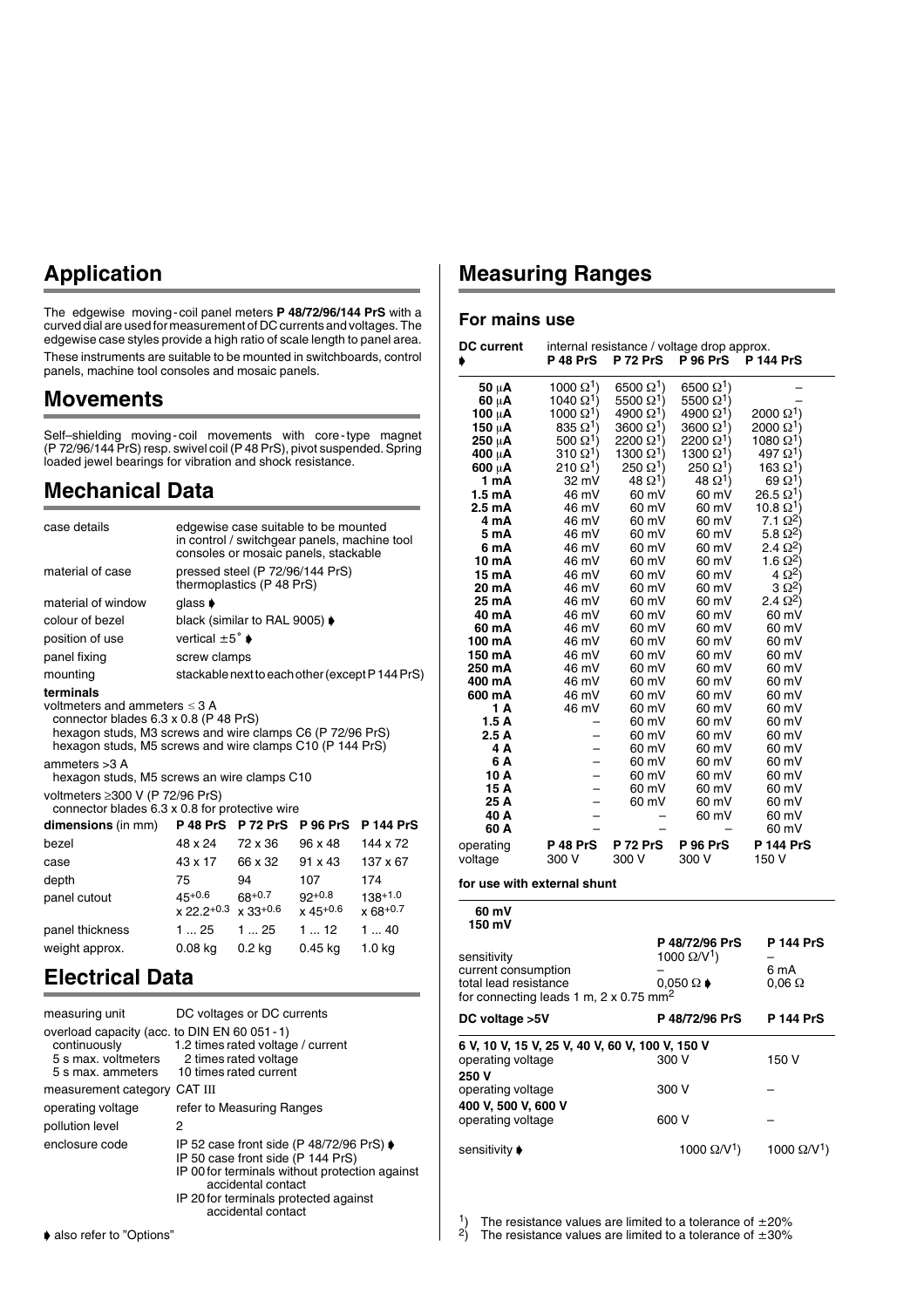

# Data Sheet **Edgewise Series**

**Edgewise Series**

# **Analog Meters Edgewise with Moving-Coil Movement**

#### **Not for mains use**

| DC voltage $\leq 5V$                                                     | <b>P 48 PrS</b>                 | P 72/96 PrS P 144 PrS           |                                 |
|--------------------------------------------------------------------------|---------------------------------|---------------------------------|---------------------------------|
| 40 mV                                                                    |                                 |                                 |                                 |
| sensitivity ♦                                                            |                                 | 3300 $\Omega$ /V <sup>1</sup> ) |                                 |
| operating voltage                                                        |                                 | 300 V                           |                                 |
| 60 mV, 100 mV, 150 mV, 250 mV, 400 mV, 600 mV,<br>1 V, 1,5 V, 2,5 V, 4 V |                                 |                                 |                                 |
| sensitivity ♦                                                            | 1000 $\Omega$ /V <sup>1</sup> ) | 1000 $\Omega$ /V <sup>1</sup> ) | 1000 $\Omega$ /V <sup>1</sup> ) |
| operating voltage                                                        | 300 V                           | 300 V                           | 150 V                           |
| for use on transducer ("live zero")                                      |                                 |                                 |                                 |

| 4  20 mA             | mechanically suppressed zero, | without zero adjustment, |                                                                      |                                                   |
|----------------------|-------------------------------|--------------------------|----------------------------------------------------------------------|---------------------------------------------------|
|                      |                               |                          | voltage drop approx. 46 mV (P 48 PrS)<br>approx. 60 mV (P 72/96 PrS) |                                                   |
|                      |                               |                          | internal resistance $3 \Omega \pm 30$ % (P 144 PrS)                  |                                                   |
| $0/4$ 20 mA          |                               |                          | electrically suppressed zero (P 72/96/144 PrS),                      | with zero adjustment, voltage drop approx. 900 mV |
| operating<br>voltage | P 48 PrS<br>300 V             | <b>P 72 PrS</b><br>300 V | <b>P 96 PrS</b><br>300 V                                             | <b>P 144 PrS</b><br>150 V                         |

### **Scaling**

| pointer               |                 | bar / knife - edge pointer                                |                                      |       |
|-----------------------|-----------------|-----------------------------------------------------------|--------------------------------------|-------|
| response time         |                 | 1 s for full-scale deflection                             |                                      |       |
| scale arrangement     |                 | horizontal (left-hand zero)                               |                                      |       |
| scale characteristics |                 | linear (P 48/72/96 PrS)<br>approximate linear (P 144 PrS) |                                      |       |
| scale division        | coarse-fine     |                                                           |                                      |       |
| scale length          | $30 \text{ mm}$ | 45 mm 67 mm                                               | P 48 PrS P 72 PrS P 96 PrS P 144 PrS | 96 mm |

### **Accuracy at Reference Conditions**

accuracy class 1.5 ♦ according to DIN EN 60 051 - 1 **reference conditions** ambient temperature 23°C position of use **nominal position**  $\pm 1^{\circ}$ input rated measuring value others DIN EN 60 051-1 **influences** ambient temperature 23°C±2K position of use **nominal position**  $\pm 5^{\circ}$ stray magnetic field 0.5 mT

#### **Environmental**

| climatic suitability           | climatic class 2 $\blacktriangleright$<br>according to VDE/VDI 3540 sheet 2 |
|--------------------------------|-----------------------------------------------------------------------------|
| operating<br>temperature range | $-25+40^{\circ}C$                                                           |
| storage<br>temperature range   | $-25+65^{\circ}C$ (P 48/72/96 PrS)<br>$-25+55^{\circ}C$ (P 144 PrS)         |
| relative humidity              | $\leq$ 75% annual average, non-condensing                                   |
| shock resistance               | 15 g. 11 ms                                                                 |
| vibration resistance           | 2.5 g, 5  55 Hz (P 48/72/96 PrS)<br>1.5 g, 5  55 Hz (P 144 PrS)             |

### **Rules and Standards**

| DIN 43718             | Measurement and control; front-frames and<br>frontpanels of measurement and control<br>equipment; principal dimensions   |
|-----------------------|--------------------------------------------------------------------------------------------------------------------------|
| DIN 43 802            | Line scales and pointers for indicating<br>electrical measuring instruments;<br>general requirements                     |
| DIN 16 257            | Nominal positions and position symbols used<br>for measuring instruments                                                 |
| DIN EN 60 051         | Direct acting indicating analogue electrical<br>measuring instruments and their accessories                              |
| $-1$                  | Part 1: Definitions and general requirements<br>common to all parts                                                      |
| $-2$                  | Part 2: Special requirements for ammeters<br>and voltmeters                                                              |
| -9                    | Part 9: Recommended test methods                                                                                         |
| DIN FN 60.529         | Enclosure codes by housings (IP-code)                                                                                    |
| DIN FN 61 010-1       | Safety requirements for electrical measuring,<br>control and laboratory equipment<br>Part 1: General requirements        |
| DIN EN 61 326-1       | Electrical equipment for measurement, con-<br>trol and laboratory use - EMC requirements<br>Part 1: General requirements |
| <b>DIN IEC 61 554</b> | Panel mounted equipment -<br>Electrical measuring instruments -<br>Dimensions for panel mounting                         |
| VDE/VDI 3540 sheet 2  | reliability of measuring and control<br>equipment (classification of climates)<br>(non-condensing)                       |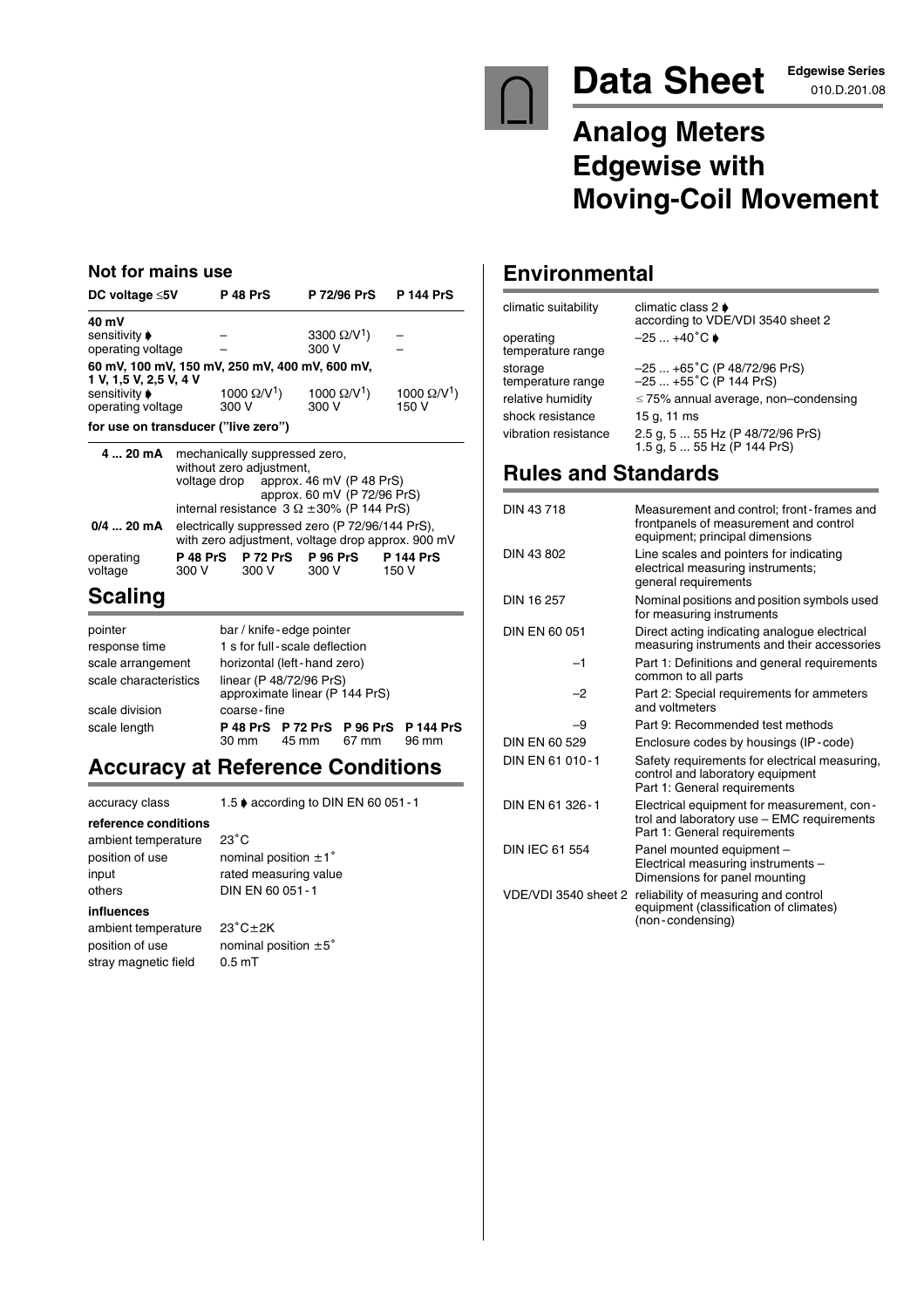## **Options**

| measuring range                                |                                                                                                                                                                                                                                                                                                                                 |
|------------------------------------------------|---------------------------------------------------------------------------------------------------------------------------------------------------------------------------------------------------------------------------------------------------------------------------------------------------------------------------------|
| special measuring<br>range                     | deviating from standard                                                                                                                                                                                                                                                                                                         |
| measuring range<br>adjustment                  | adjustment potentiometer installed in<br>voltmeters, adjustment range approx.<br>±10% or ±20  50% (except P 48/72 PrS),<br>ammeters on request                                                                                                                                                                                  |
| 2 <sup>nd</sup> measuring range                | with 3rd terminal for voltmeters,<br>2 <sup>nd</sup> figuring and 1 or 2 scale divisions<br>(except P 48/72 PrS)                                                                                                                                                                                                                |
| additional measuring<br>ranges                 | on request                                                                                                                                                                                                                                                                                                                      |
| accuracy class                                 | 1.0 with fine scale division (as far as possible)                                                                                                                                                                                                                                                                               |
| adjustment of<br>internal resistance           | to $\pm$ 1% at 23 $^{\circ}$ C                                                                                                                                                                                                                                                                                                  |
| increased sensitivity                          | to 2 k $\Omega$ /V, 5 k $\Omega$ /V, 10 k $\Omega$ /V or 20 k $\Omega$ /V<br>for voltmeters $\geq 1$ V (as far as possible)                                                                                                                                                                                                     |
| lead resistance                                | calibration of a total value > $0.05\Omega$                                                                                                                                                                                                                                                                                     |
| case                                           |                                                                                                                                                                                                                                                                                                                                 |
| window                                         | non-glaring glass                                                                                                                                                                                                                                                                                                               |
| colour of bezel                                | gray (similar to RAL 7037)                                                                                                                                                                                                                                                                                                      |
| position of use                                | horizontal or on request 15165°                                                                                                                                                                                                                                                                                                 |
| performance                                    |                                                                                                                                                                                                                                                                                                                                 |
| climatic suitability                           | limited use in the tropics, climatic class 3<br>according to VDE/VDI 3540 sheet 2                                                                                                                                                                                                                                               |
| with operating<br>temperature range            | $-10+55^{\circ}C$                                                                                                                                                                                                                                                                                                               |
| marine application                             | non-certified                                                                                                                                                                                                                                                                                                                   |
| enclosure code                                 | IP 54 splash - water protected front<br>(without zero adjustment)                                                                                                                                                                                                                                                               |
| terminal protection against accidental contact | protective sleeves B6 for P 48 PrS<br>SW6, SW10 (ammeters > 3A) for P 72/96 PrS                                                                                                                                                                                                                                                 |
| dial                                           |                                                                                                                                                                                                                                                                                                                                 |
| scale arrangement                              | vertical (bottom zero)                                                                                                                                                                                                                                                                                                          |
| blank dial                                     | pencil-marked on initial and end values                                                                                                                                                                                                                                                                                         |
| scale division                                 | $0100\%$ .                                                                                                                                                                                                                                                                                                                      |
| and figuring                                   | linear, full-scale values acc. to standardized<br>series (1 - 1.2 - 1.5 - 2 - 2.5 - 3 - 4 - 5 - 6 - 7.5<br>and their decimal multiples e.g. 150 m <sup>3</sup> /h) or<br>deviating from standard;<br>special calibration from customer's<br>non-linear graph or chart;<br>scaling of voltmeters in ohms;<br>captions on request |
| 2 <sup>nd</sup> scale division                 | linear including figuring,<br>non-linear including figuring                                                                                                                                                                                                                                                                     |
| additional lettering                           | on request e.g. "generator"                                                                                                                                                                                                                                                                                                     |
| additional figuring                            | on request                                                                                                                                                                                                                                                                                                                      |
| coloured marks                                 | red, green or blue for important scale values                                                                                                                                                                                                                                                                                   |
| coloured sector                                | red, green or blue within scale division                                                                                                                                                                                                                                                                                        |
| logo on the dial                               | none or on request                                                                                                                                                                                                                                                                                                              |
| zero position                                  | centre zero or off-set zero,                                                                                                                                                                                                                                                                                                    |
|                                                | mechanically suppressed zero, no zero<br>adjustment, max. 40% of full-scale value<br>for ammeters $\geq 100$ µA, voltmeters $\geq 60$ mV                                                                                                                                                                                        |
|                                                | electrically suppressed zero<br>for voltmeters $\geq 6$ V (P 72/96/144 PrS only)                                                                                                                                                                                                                                                |
| expanded scale<br>for P 72/96/144 PrS          | expanded initial scale division by means of<br>electronic circuits up to approx. 5% of<br>full-scale value in centre of scale                                                                                                                                                                                                   |

**dial illumination** dial translucent<br>for P 48/144 PrS internal LED 24<br>for P 96 PrS 1 lamp 6 V, 12 V for P 96 PrS 1 lamp 6V, 12V or 24V

for P 48/144 PrS internal LED 24V DC

### **Connections**





\* P 72/96 PrS voltmeters ≥300 V

#### **Dimensions**



 $\overline{\mathsf{V}}$ 

 $\alpha \setminus \sqrt{m}$ 

 $\overline{\rm v}$ 

# **horizontal mounting** - horizontal scale - vertical scale